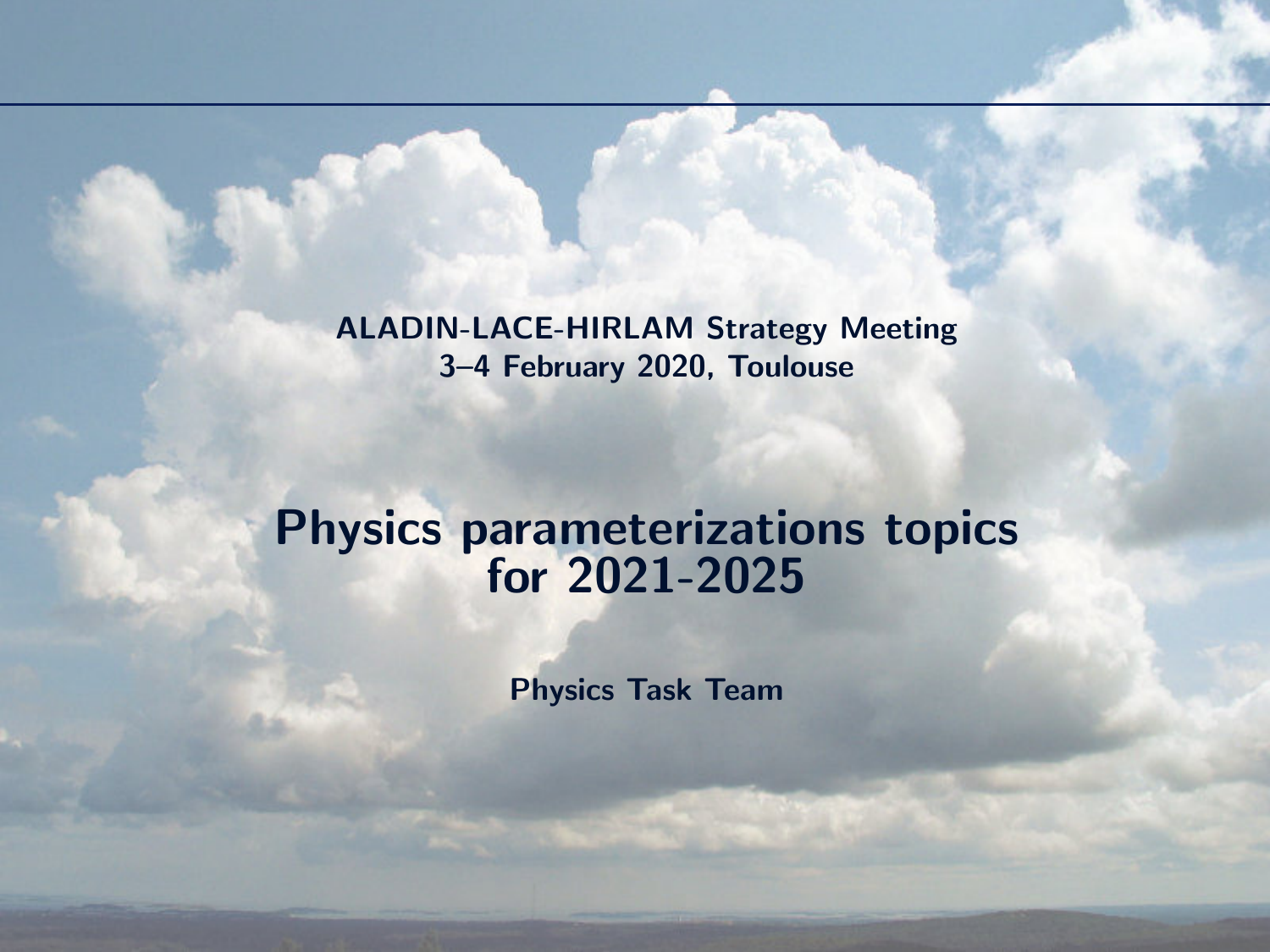#### **Outline**

- [3 CMC's](#page-2-0)
- [Scientific topics](#page-3-0)
- [Technical topics](#page-12-0)
- [Concluding remarks](#page-13-0)
- Organization in 3 CMC's
- Scientific topics
	- ◆ increasing resolution
	- ◆ complex phenomena
	- ◆ machine learning
	- ◆ improving existing parameterizations
- Technical topics
- Concluding remarks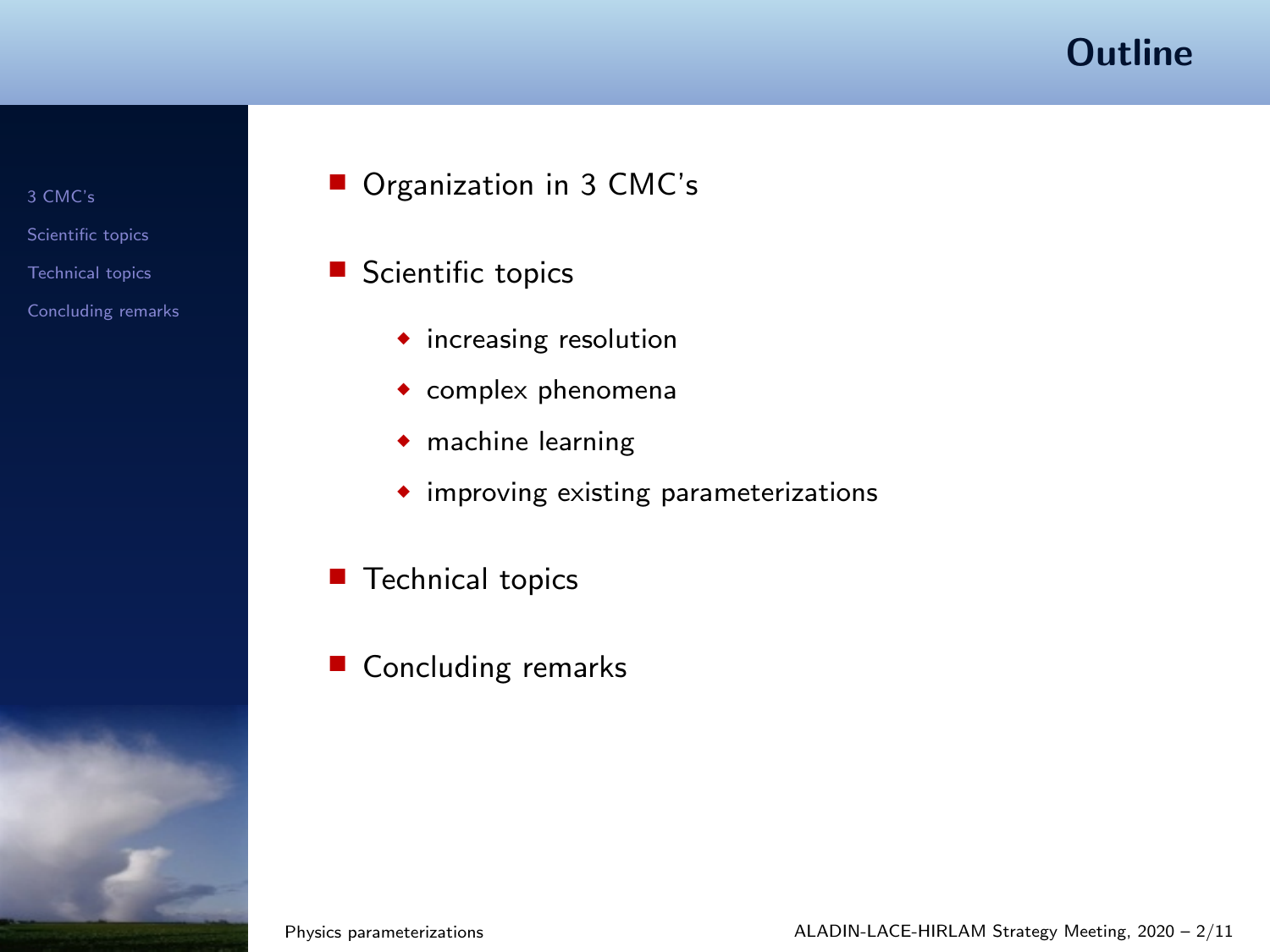#### Organization in 3 CMC's

[3 CMC's](#page-2-0)

[Scientific topics](#page-3-0)

[Technical topics](#page-12-0)

[Concluding remarks](#page-13-0)

<span id="page-2-0"></span>■ Physics parameterizations are organized along 3 Canonical Model Configurations:

- $\triangle$  AROME Météo-France
- ◆ ALARO
- ◆ HARMONIE-AROME
- This is commonly appreciated, as it offers freedom for research and operations.
- However, having 3 CMC's also poses a danger for divergence. Efforts could be made to further increase convergence at the level of individual parameterizations, i.e. make parameterizations exchangeable between CMC's. Note: steps were already taken in this direction, e.g. ACRANEB2 under apl arome, SURFEX in ALARO.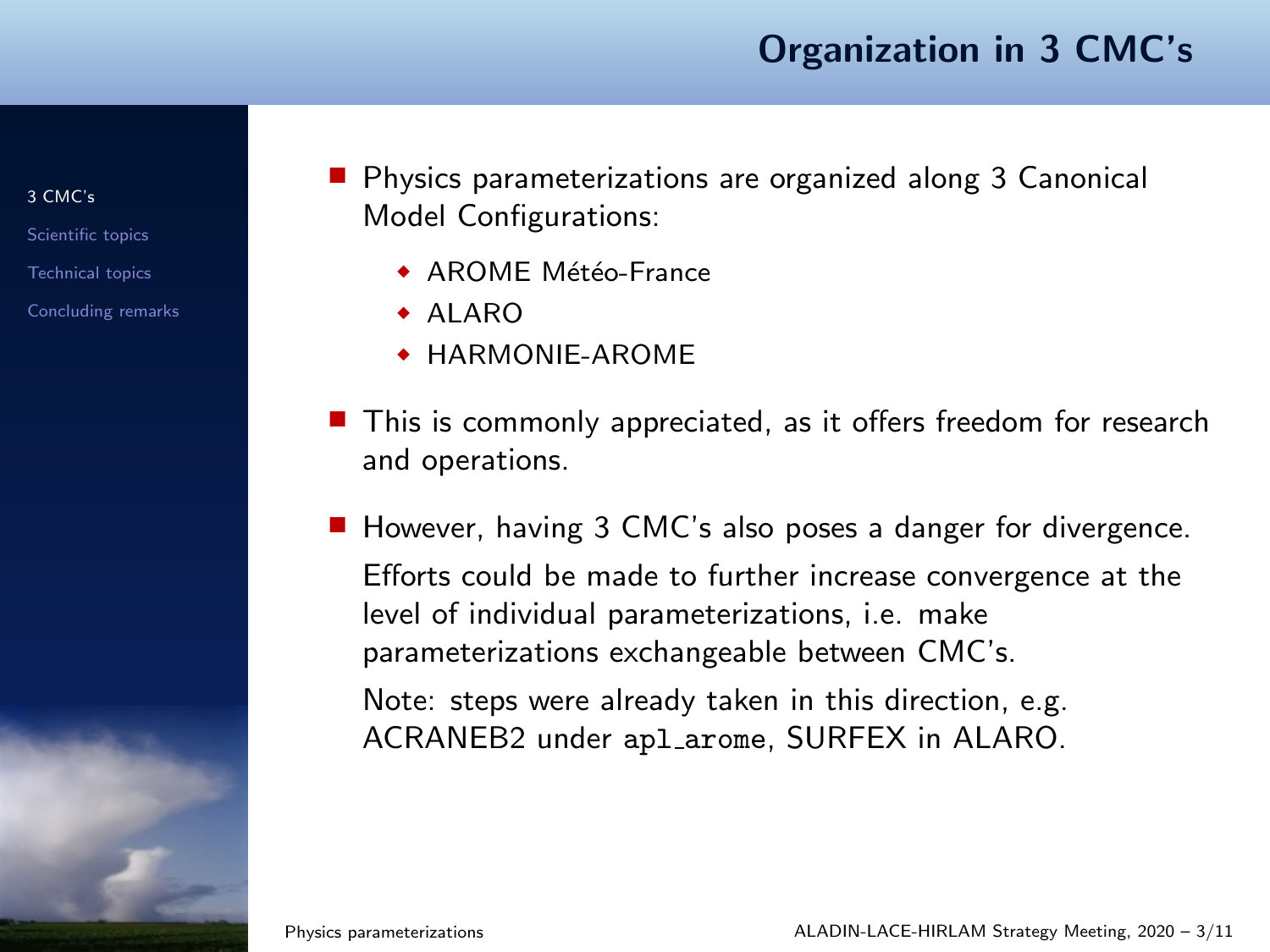[3 CMC's](#page-2-0)

[Scientific topics](#page-3-0)

[Technical topics](#page-12-0)

- <span id="page-3-0"></span>■ Naively, one could think that increasing resolutions make the parameterization trade easier. However,
	- ◆ some phenomena will never be entirely resolved
	- ◆ gray zones where phenomena are partially resolved
- Validity range of parameterizations is not always well understood. Before diving into laborious developments, this question should be answered.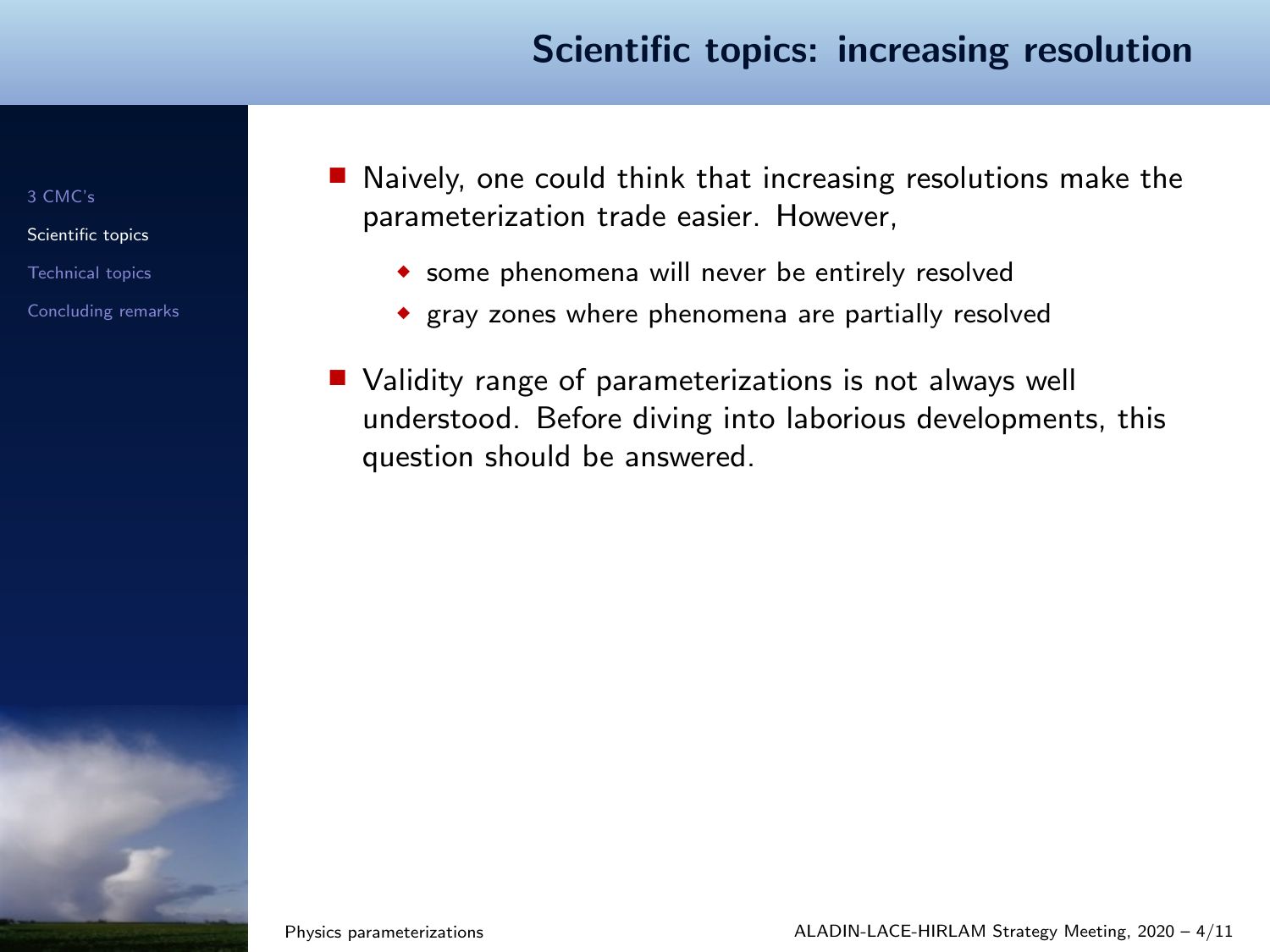[3 CMC's](#page-2-0)

[Scientific topics](#page-3-0) [Technical topics](#page-12-0)

- Naively, one could think that increasing resolutions make the parameterization trade easier. However,
	- ◆ some phenomena will never be entirely resolved
	- ◆ gray zones where phenomena are partially resolved
- Validity range of parameterizations is not always well understood. Before diving into laborious developments, this question should be answered.
- Turbulence and shallow convection: gray zone starting at 1-2 km (depending on stability) Need for parameterizations that account for partial resolving
- 3D turbulence effects:
	- ◆ local effects; seems feasible in current code organization
	- ◆ not sure if more urgent than e.g. higher-order turbulence schemes.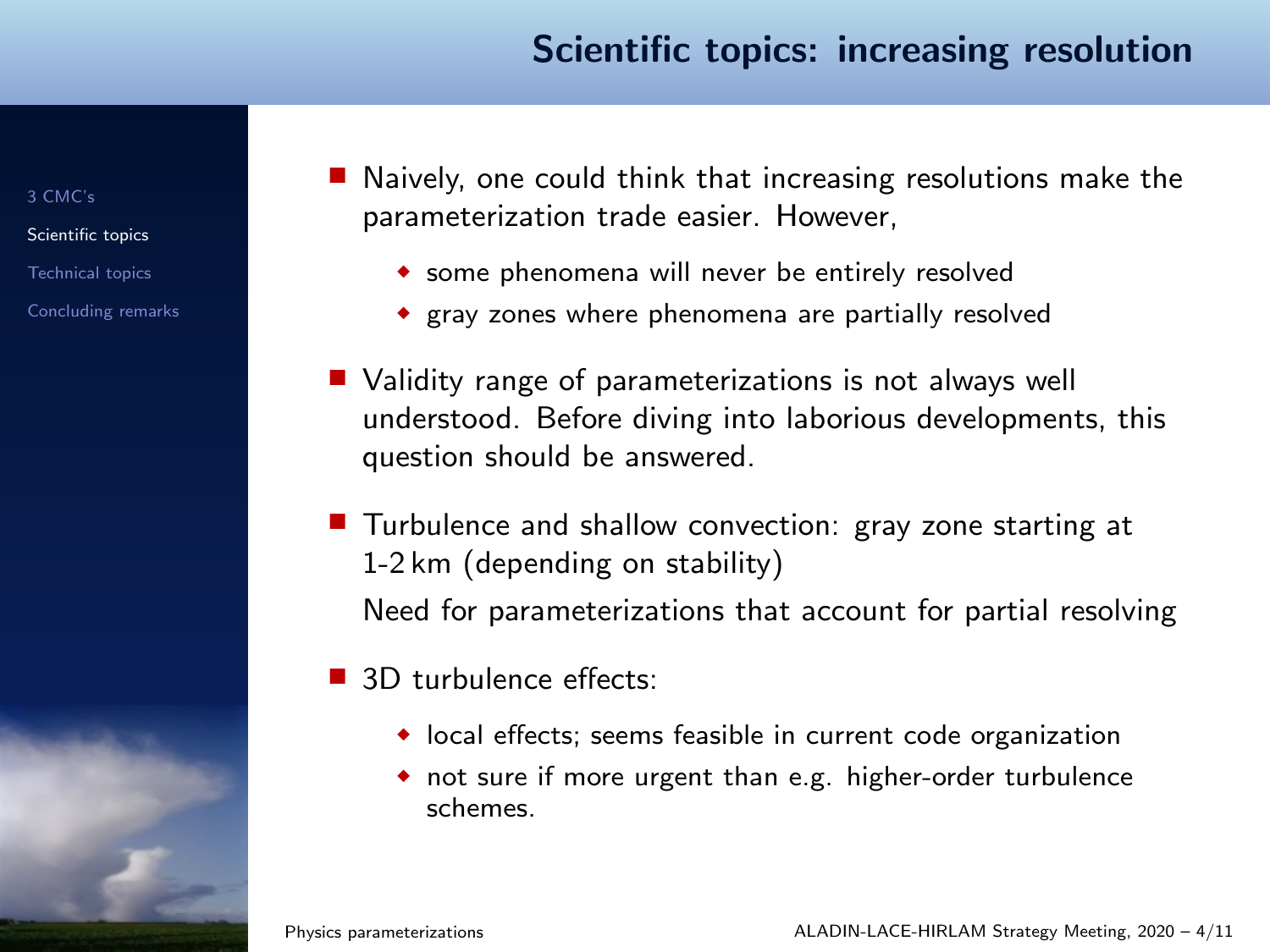[3 CMC's](#page-2-0)

[Scientific topics](#page-3-0)

[Technical topics](#page-12-0)

- 3D radiative effects: starting at 2-5 km resolution
	- ◆ Running existing radiation schemes at higher resolutions may not lead to more accurate results Run radiation on a coarser grid?
	- ◆ True 3D modeling is very challenging because of instantaneous remote effect of radiation
	- ◆ Parameterization of 3D effects may be intermediate solution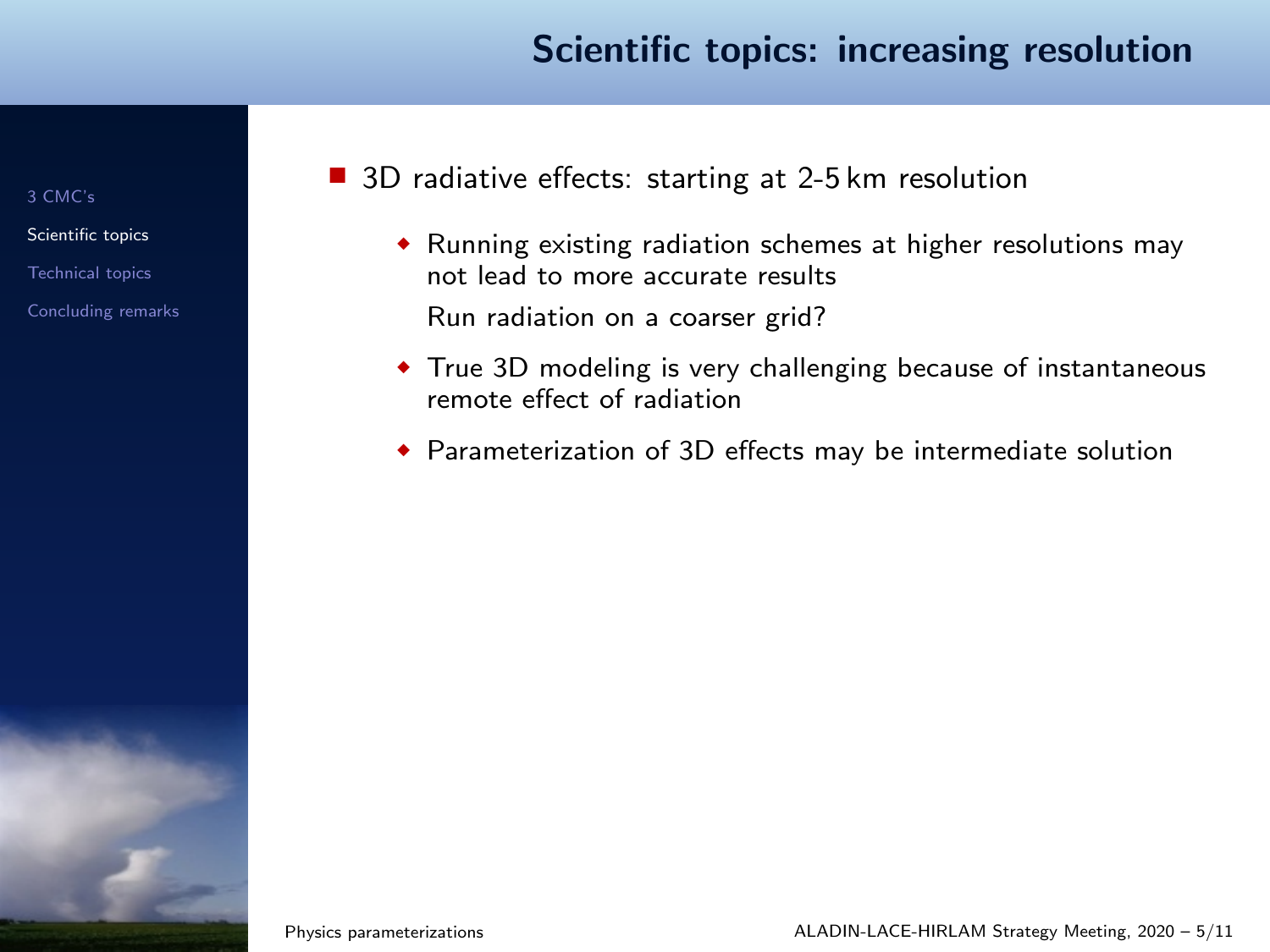[3 CMC's](#page-2-0)

[Scientific topics](#page-3-0)

[Technical topics](#page-12-0)

[Concluding remarks](#page-13-0)

■ 3D radiative effects: starting at 2-5 km resolution

- ◆ Running existing radiation schemes at higher resolutions may not lead to more accurate results Run radiation on a coarser grid?
- ◆ True 3D modeling is very challenging because of instantaneous remote effect of radiation
- ◆ Parameterization of 3D effects may be intermediate solution
- ◆ Note: accuracy of radiation mainly depends on quality of the input, most notably cloudiness, aerosols, ozone. Improvements on these will probably improve radiative fluxes more than developments on the radiation schemes themselves.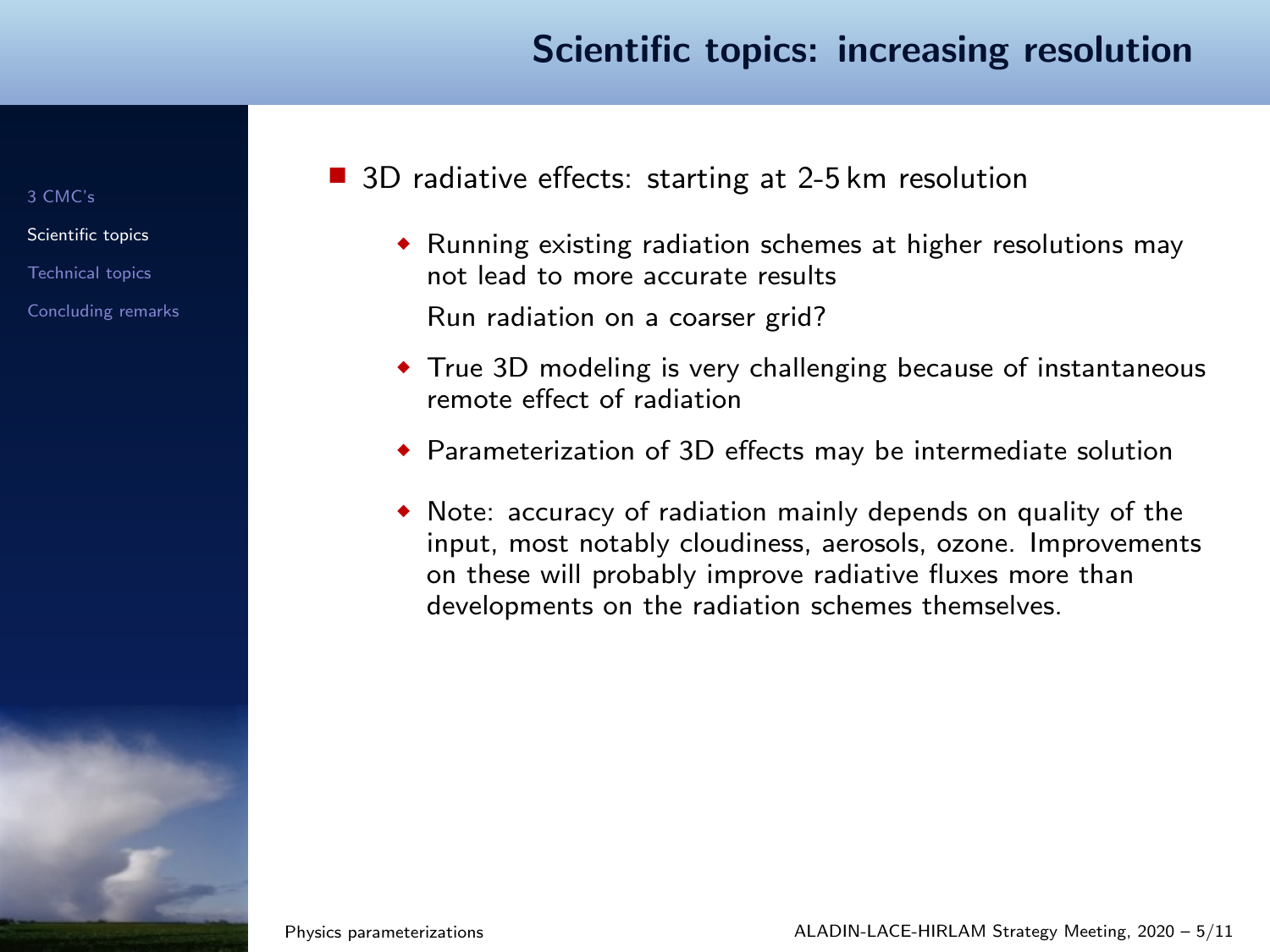#### Scientific topics: complex phenomena

[3 CMC's](#page-2-0)

[Scientific topics](#page-3-0)

[Technical topics](#page-12-0)

[Concluding remarks](#page-13-0)

■ two-moment microphysics schemes (LIMA)

■ aerosols

- ◆ interaction with radiation and microphysics (LIMA)
- ◆ use of near-real-time data instead of (outdated) climatology
- parameterization of effect of wind and solar farms
- further development of high-order turbulence schemes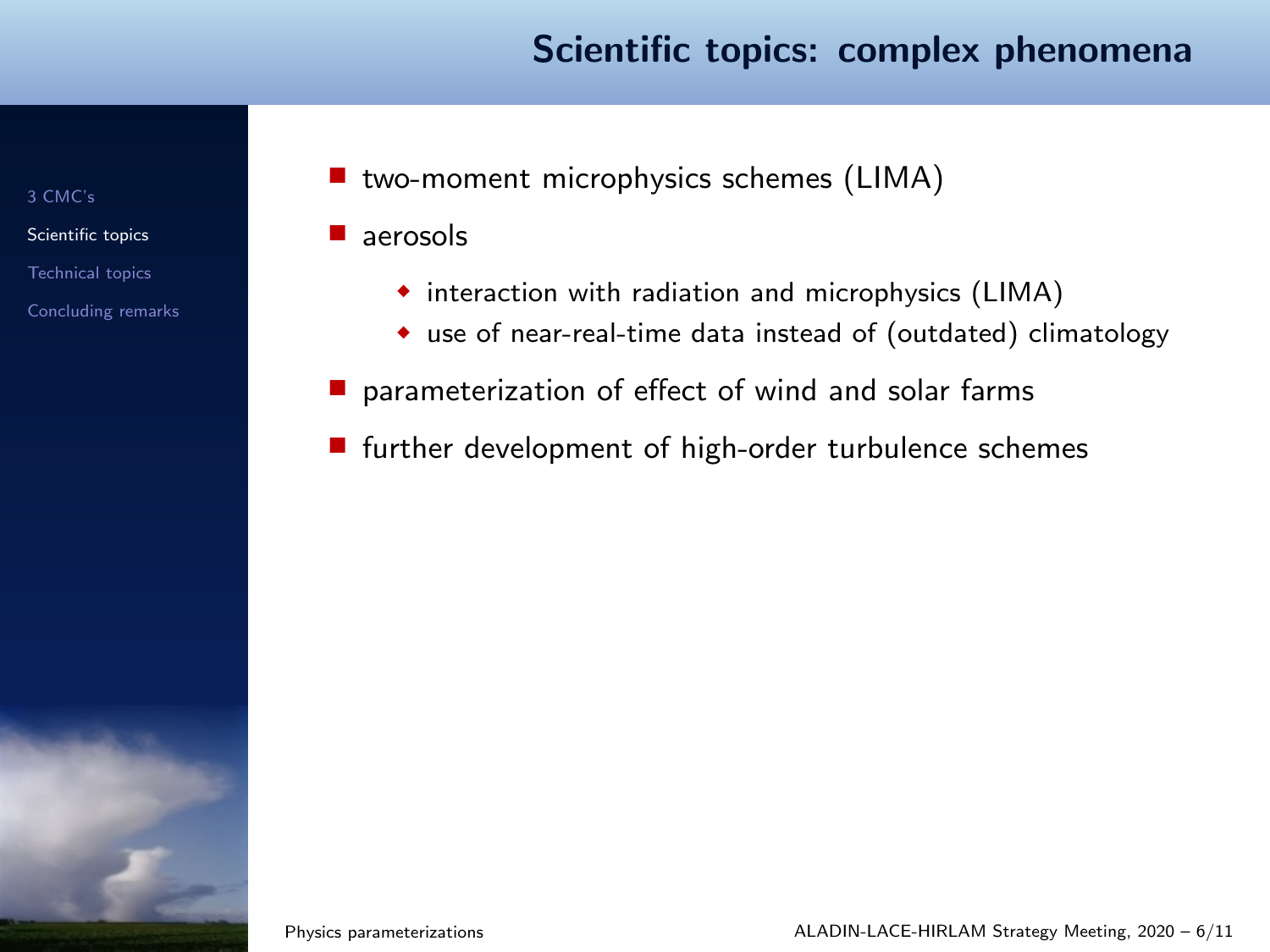#### Scientific topics: complex phenomena

[3 CMC's](#page-2-0)

[Scientific topics](#page-3-0)

[Technical topics](#page-12-0)

[Concluding remarks](#page-13-0)

■ two-moment microphysics schemes (LIMA)

■ aerosols

- ◆ interaction with radiation and microphysics (LIMA)
- ◆ use of near-real-time data instead of (outdated) climatology
- parameterization of effect of wind and solar farms
- further development of high-order turbulence schemes
- Note: work is already ongoing on these topics, but cooperation should be increased, e.g. by dedicated topical meetings.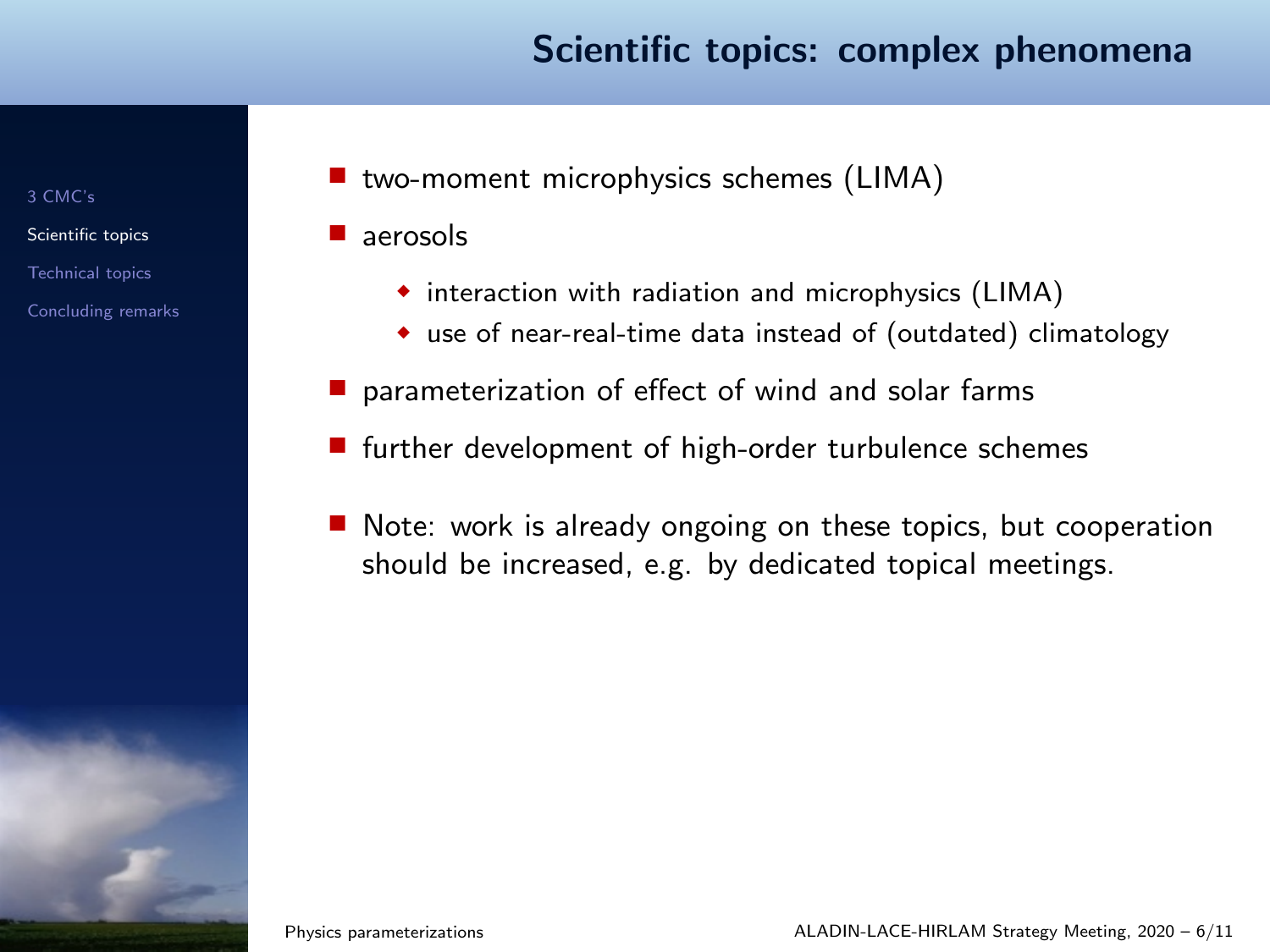#### Scientific topics: machine learning

[3 CMC's](#page-2-0)

[Scientific topics](#page-3-0)

[Technical topics](#page-12-0)

[Concluding remarks](#page-13-0)

■ Confidence in such techniques to replace physics parameterizations is very limited:

- ◆ problem is too highly dimensional
- ◆ insufficient data to train reliably
- ◆ physical interpretation of results is impossible
- $\blacksquare$  ... nevertheless, know-how should be built up and developments elsewhere should be followed
- also keep in mind the computational side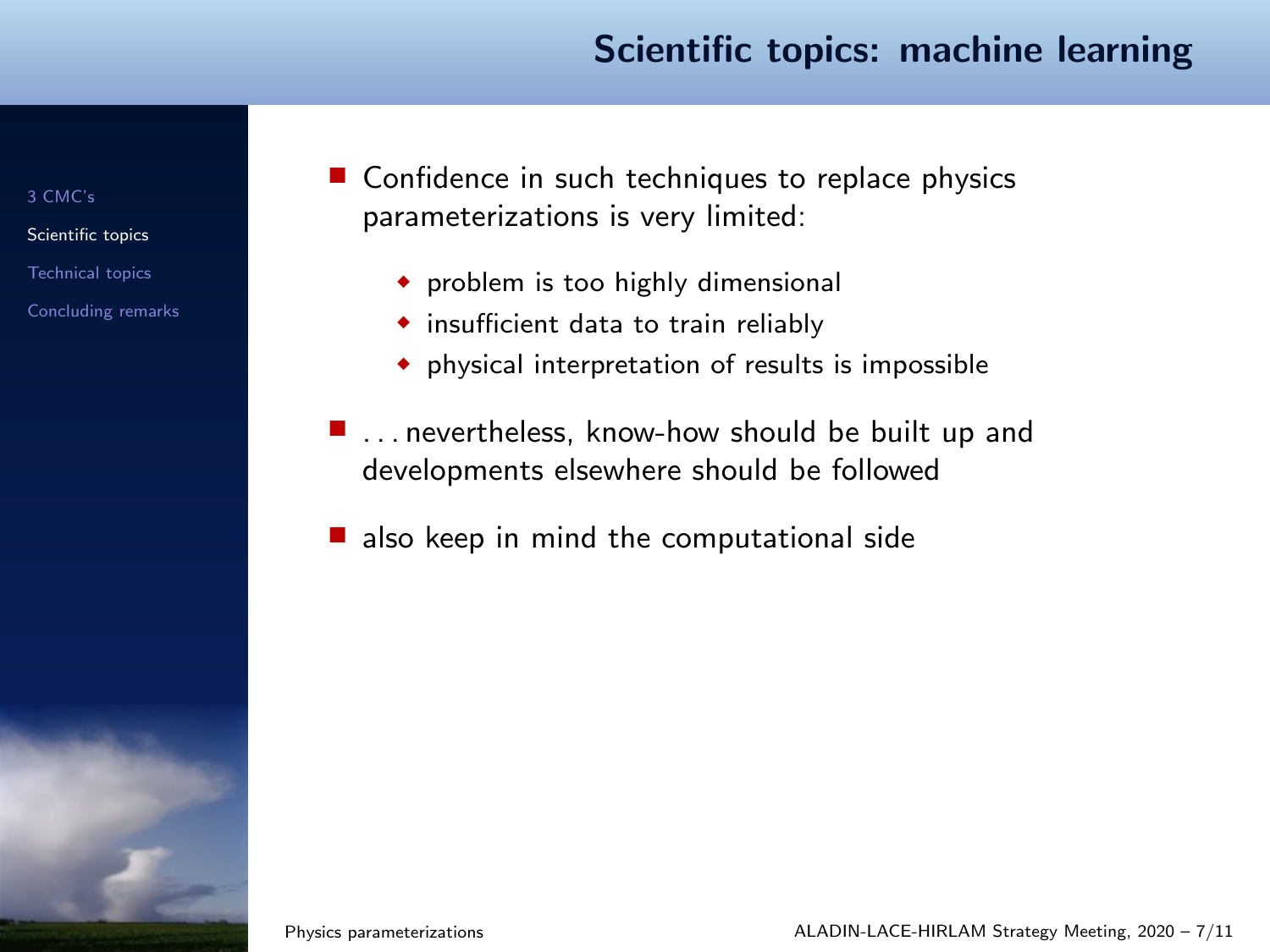#### Scientific topics: improving existing schemes

[3 CMC's](#page-2-0)

[Scientific topics](#page-3-0)

[Technical topics](#page-12-0)

- Existing schemes are not always performing at their best, and systematic errors remain
- Improving these schemes and tuning parameters should be a continuing effort
- High-impact weather situations should be the main priority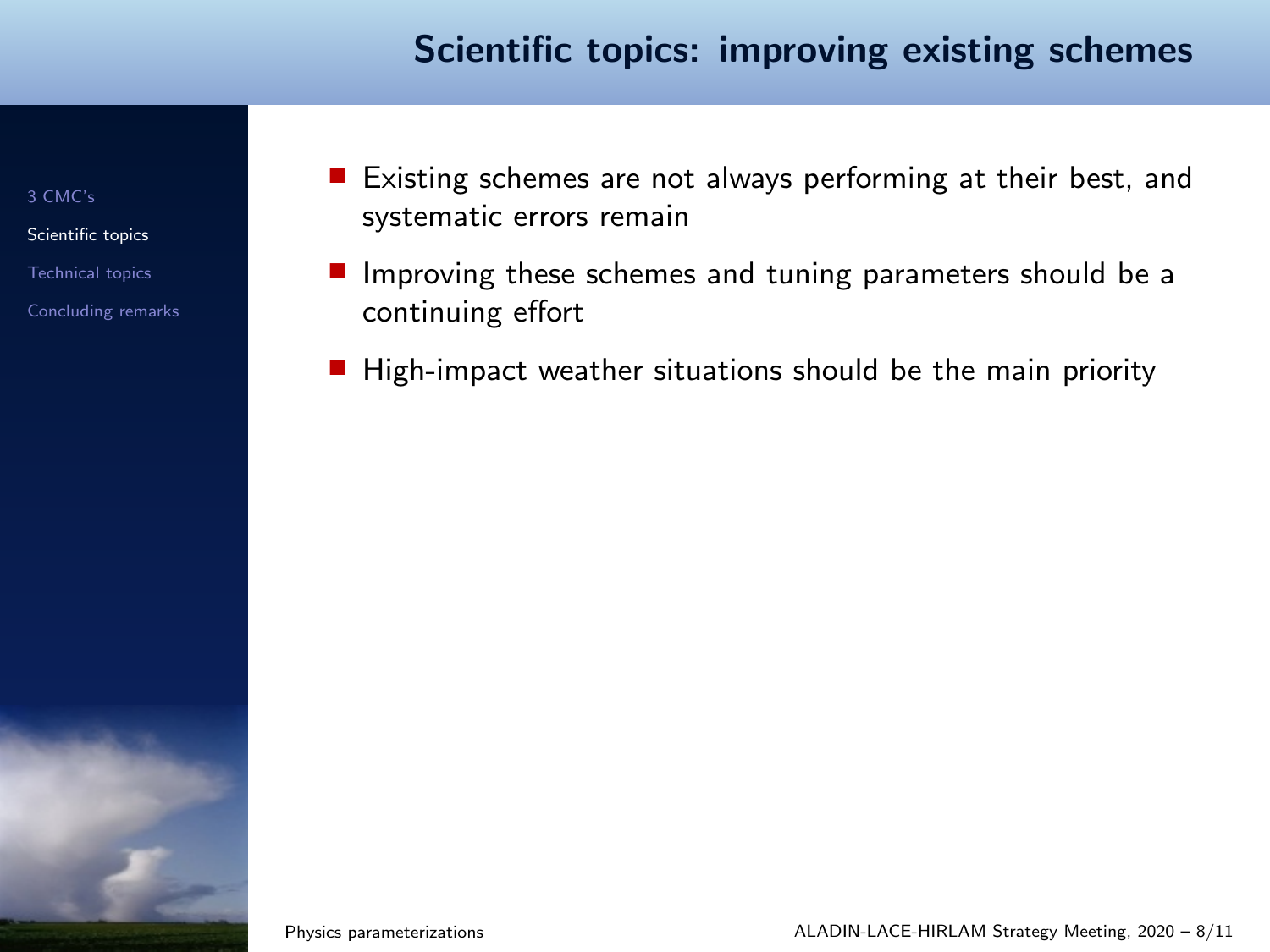#### Scientific topics: improving existing schemes

[3 CMC's](#page-2-0)

[Scientific topics](#page-3-0)

[Technical topics](#page-12-0)

- Existing schemes are not always performing at their best, and systematic errors remain
- Improving these schemes and tuning parameters should be a continuing effort
- High-impact weather situations should be the main priority
- Is this something to organize at consortium level?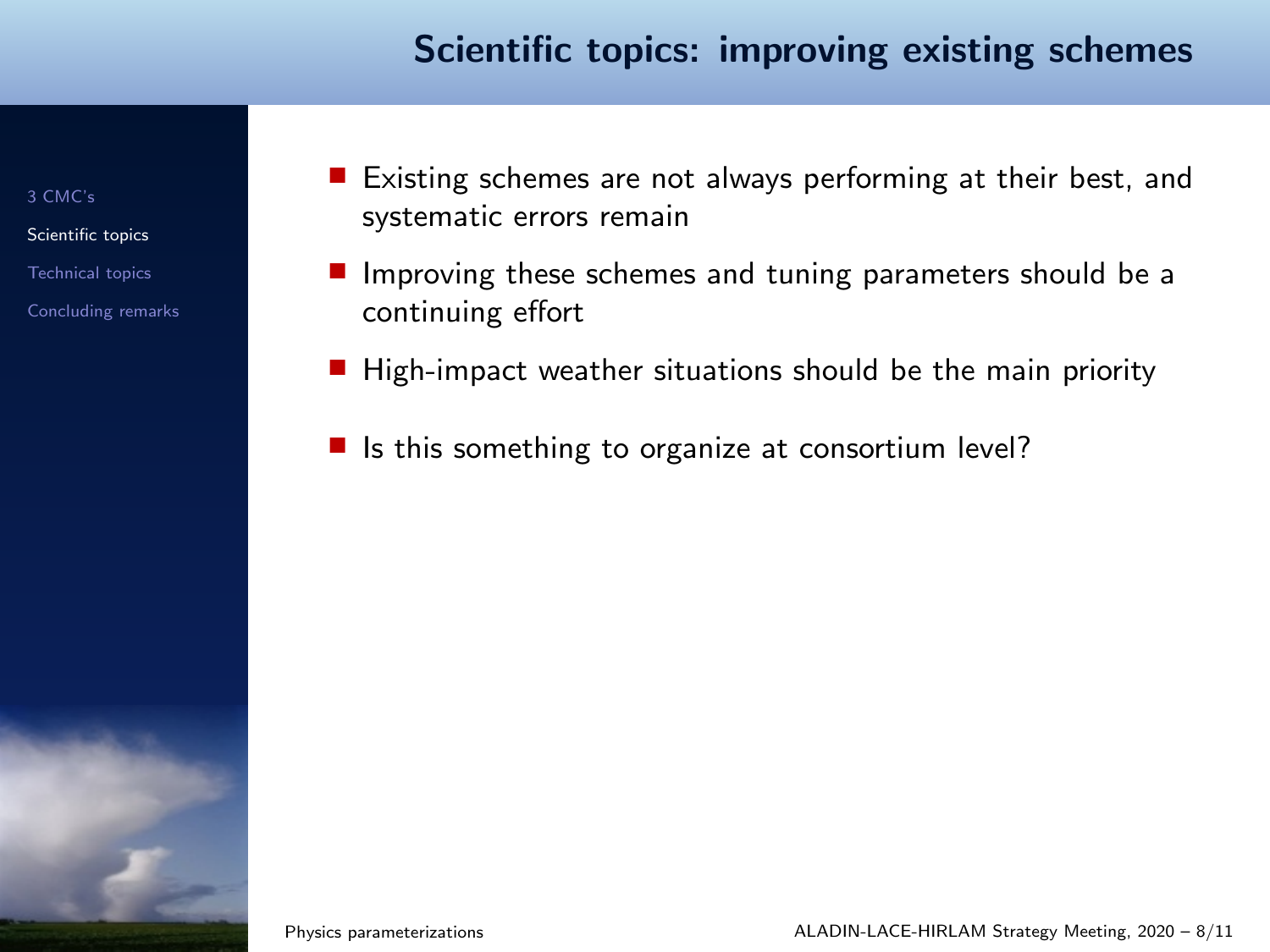#### Technical topics

[3 CMC's](#page-2-0)

[Scientific topics](#page-3-0)

[Technical topics](#page-12-0)

[Concluding remarks](#page-13-0)

- <span id="page-12-0"></span>■ Code complexity is not considered a big problem at this point (at least not to physics experts. . . )
- MUSC is widely regarded as a valuable tool for development and validation, but its maintenance (of code and input data) is lacking. Support for the 3 CMC's is absolutely necessary
- Hesitation regarding GPU's; more immediate gain is expected from single precision
- Fully-fledged documentation for CMC's is not considered realistic; exchanging commented reference namelists would make a start.

A common central point to share and exchange documentation is desirable.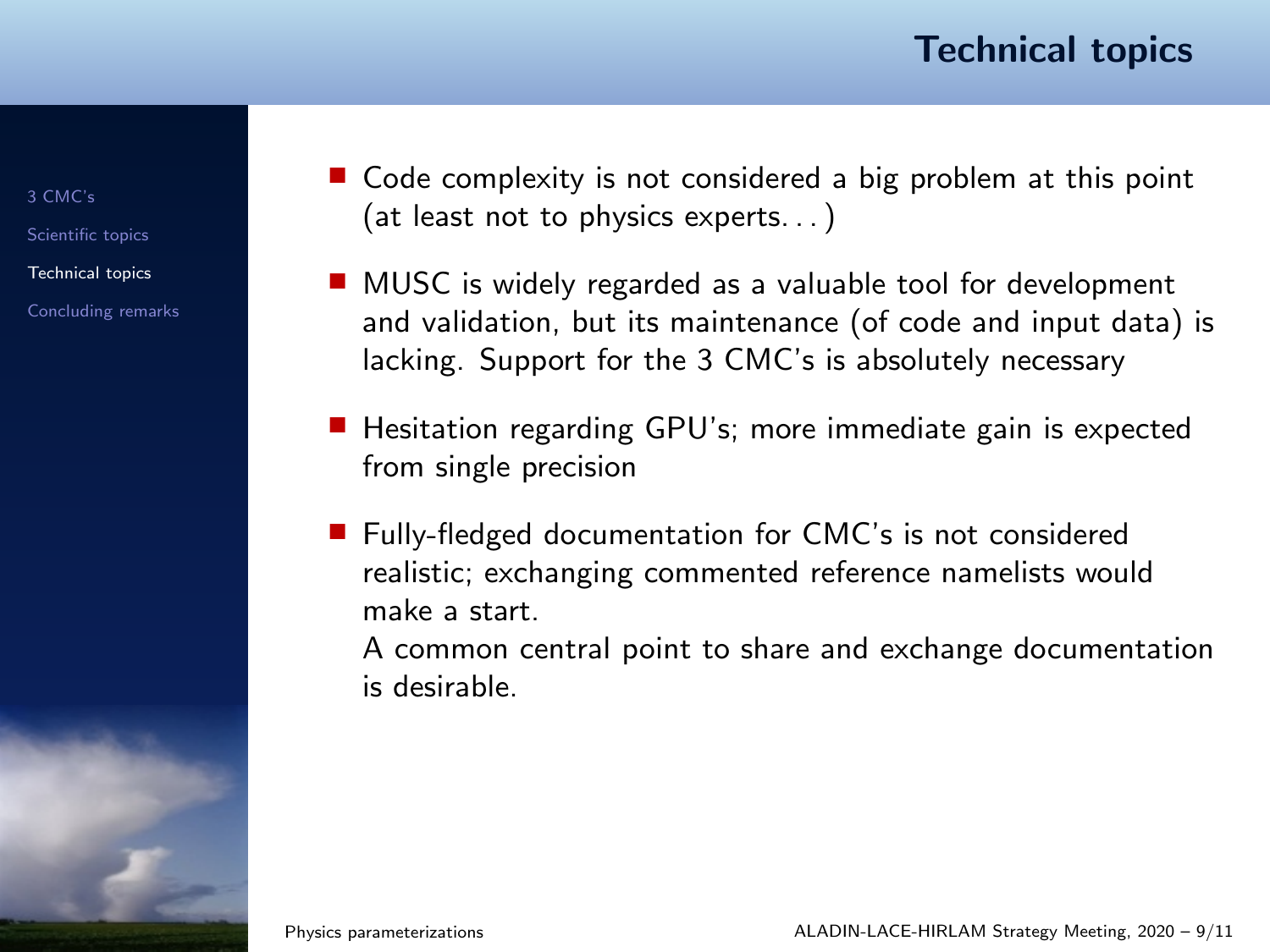#### Concluding remarks

[3 CMC's](#page-2-0) [Scientific topics](#page-3-0) [Technical topics](#page-12-0)

[Concluding remarks](#page-13-0)

<span id="page-13-0"></span>■ Many of scientific topics are already ongoing: LIMA, CAMS

- ◆ Important to keep in mind exchangeability between CMC's
- ◆ Need for better communication and collaboration platforms
- What would the physics look like in 5 years from now: probably much the same as today
- Major developments lie ahead, but face severe practical, technical and scientific challenges:
	- ◆ maintaining relation with other codes (IFS, ARPEGE, MESO-NH)
	- ◆ code restructuring for true 3D physics
	- ◆ no guarantee that such developments would lead to more accurate forecasts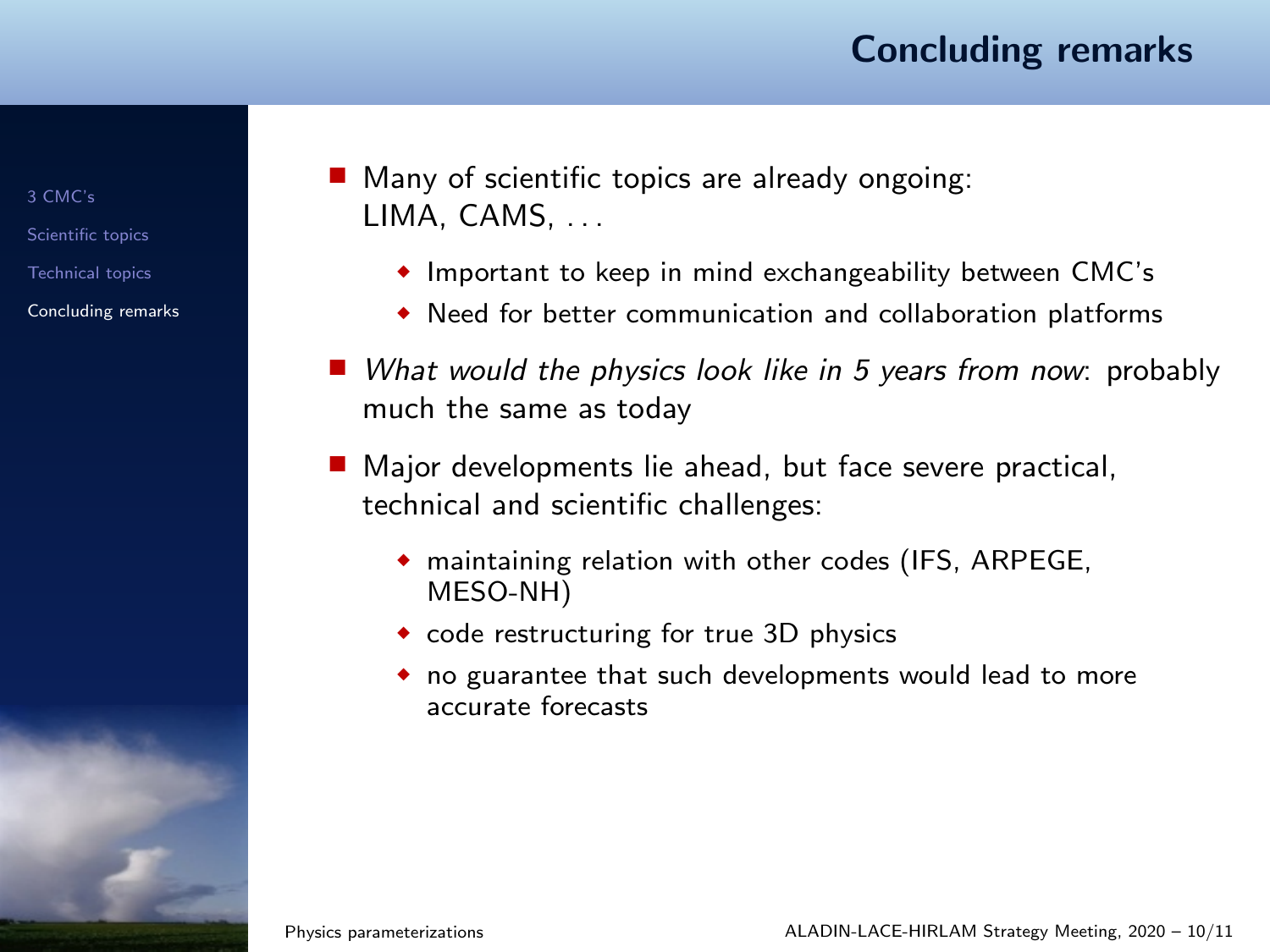#### Concluding remarks

[3 CMC's](#page-2-0) [Scientific topics](#page-3-0) [Technical topics](#page-12-0)

[Concluding remarks](#page-13-0)

■ Many of scientific topics are already ongoing: LIMA, CAMS

- ◆ Important to keep in mind exchangeability between CMC's
- ◆ Need for better communication and collaboration platforms
- What would the physics look like in 5 years from now: probably much the same as today
- Major developments lie ahead, but face severe practical, technical and scientific challenges:
	- ◆ maintaining relation with other codes (IFS, ARPEGE, MESO-NH)
	- ◆ code restructuring for true 3D physics
	- ◆ no guarantee that such developments would lead to more accurate forecasts
- But isn't the role of the LAM community to be on the scientific frontier?